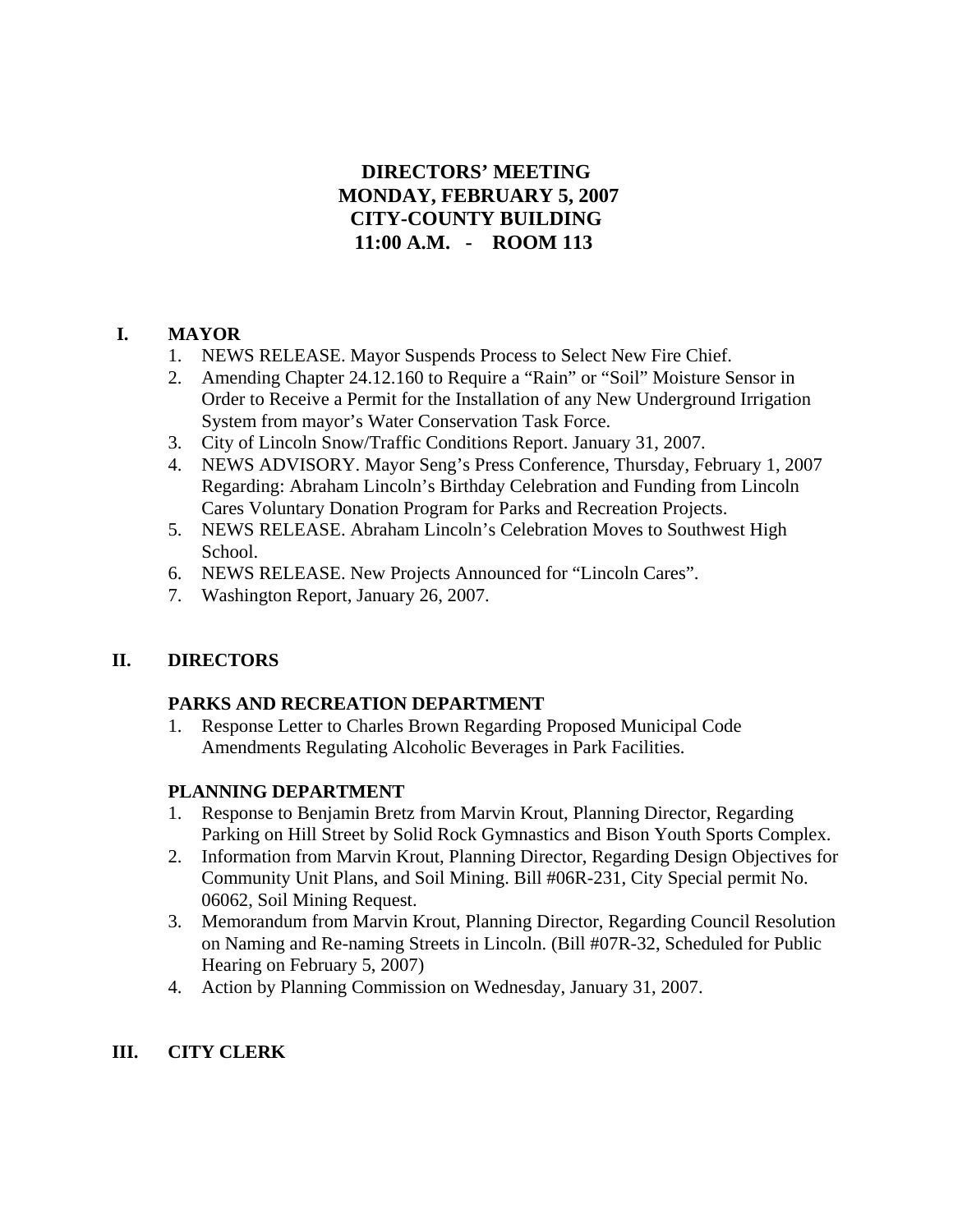## **IV. COUNCIL REQUESTS/CORRESPONDENCE**

## **ROBIN ESCHLIMAN**

1. Request to Karl Fredrickson, Public Works & Utilities Director - RE: Retirement Buyout Information (EschlimanRFI#6 - 02/01/07)

### **ANNETTE McROY/PATTE NEWMAN**

- <sup>\*</sup>1. Request to Scott Holmes & Bruce Dart, Health Department /Dale Stertz & Mike Merwick, Building & Safety Department/Tonya Skinner & Dana Roper, City Law Department - RE: Bar owners, outdoor smoking areas (McRoyRFI#175 & NewmanRFI#41 - 12/18/06). — **1.) SEE RESPONSE FROM SCOTT HOLMES, HEALTH DEPARTMENT RECEIVED ON McRoyRFI#175 & NewmanRFI#41 - 01/11/07.**
- \*2. Request to Darl Naumann, Mayor's Office/Karl Fredrickson, Public Works & Utilities Director/Nicole Fleck-Tooze, Public Works-Watershed Management - RE:  $50<sup>th</sup> Street corridor costs (NewmanRFI#42 & McRoyRFI#177 - 01/10/07)$

### **PATTE NEWMAN**

- 1. Letter from James Hewitt on Renaming 15<sup>th</sup> Street to Goodhue Boulevard.
- 2. Letter, and LPS Meeting Minutes, to Chair Newman from Lincoln Public Schools, Donald R. Mayhew, Lincoln Board of Education, re: Board of Education's Position - Against Tax Increment Financing (TIF) of New Residential Developments at North  $56<sup>th</sup>$  and I-80.
- 3. Letter from Leroy Stokes, President, Lincoln Branch NAACP, re: Passing Rosa Parks Way Ordinance.
- 4. Letter from Mary Earley re: Location and Condition of Home's Main Drain.

### **V. MISCELLANEOUS**

- 1. Email from Jim Johnson re: Placing Jail issue on April City Election Ballot.
- 2. Email from Cindy Dempsey re: Consideration of city ordinance protecting breastfeeding in Lincoln.
- 3. Email from Becky Martin re: Opposed to cell tower placement in Cooper Park. (Distributed to Council Members before 01/29/07 Formal Meeting)
- 4. Email from Lance Krejdl re: Opposed to land mining permit north of Waverly Road and east of 56<sup>th</sup> Street.
- 5. Email from Shannon McGovern re: Article from the Lincoln Journal Star on the Motorsports Task Force.
- 6. Email from Bruce Bohrer, Lincoln Chamber of Commerce, re: Fundamental Income Tax Reform.

### **VI. ADJOURNMENT**

**W:\FILES\CITYCOUN\WP\DA020507.wpd**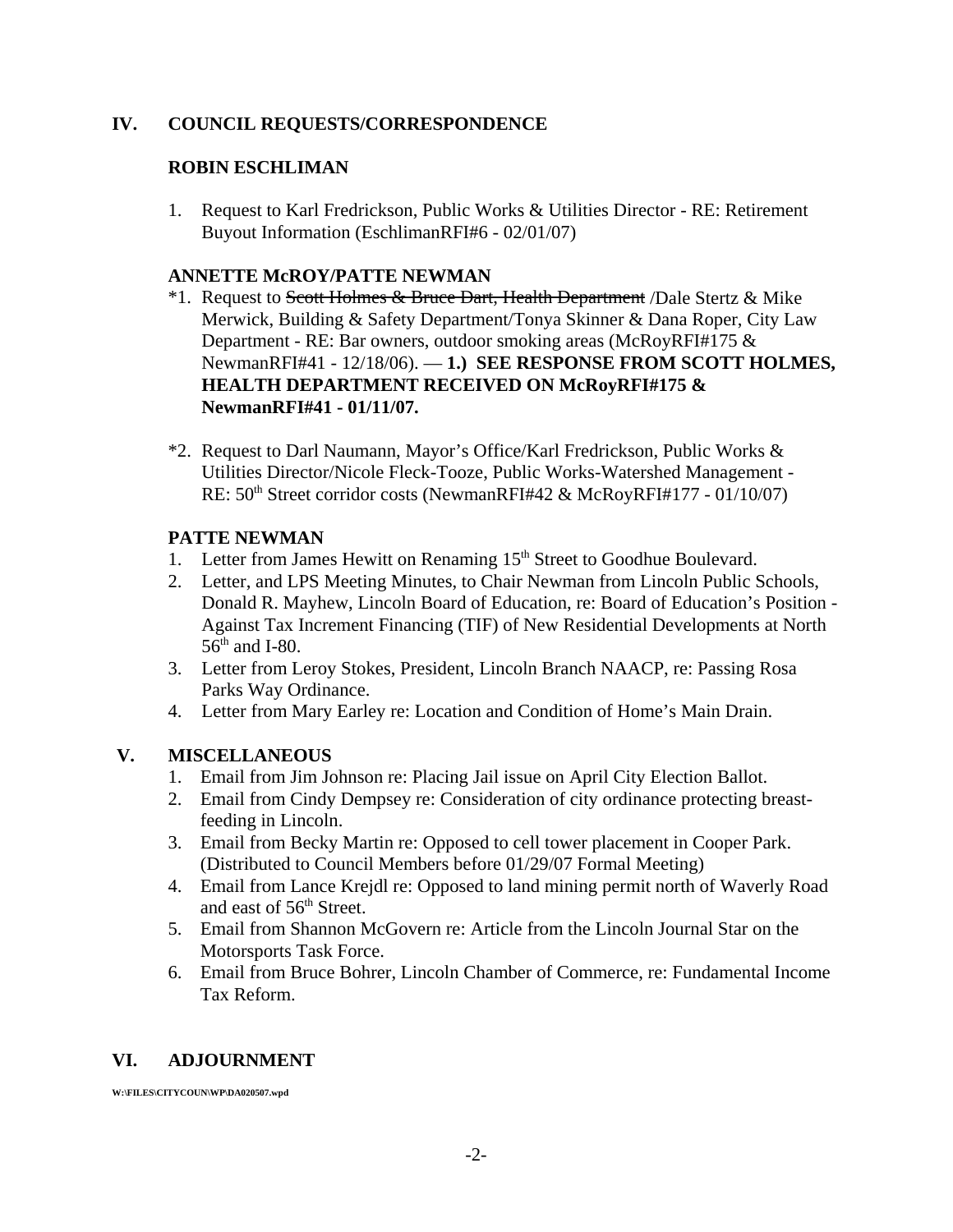## **DIRECTORS' MEETING MINUTES MONDAY, FEBRUARY 5, 2007 COUNTY/CITY BUILDING CONFERENCE ROOM 113**

**Council Members Present:** Patte Newman, Chair**;** Dan Marvin, Vice-Chair; Ken Svoboda, Annette McRoy, Robin Eschliman, Jon Camp, Jonathan Cook

**Others Present:** Mayor Coleen Seng, Ann Harrell, Darl Naumann, Lin Quenzer, Mayor's Office; City Clerk Joan Ross; Dana Roper, City Attorney; Directors and Department Heads; Tammy Grammer, City Council Staff; Deena Winter, Lincoln Journal Star Representative, and Coby Mach, LIBA

Meeting convened at 11:05 a.m.

Location Announcement of the Nebraska Open Meetings Act: A Copy of the Nebraska Open Meetings Act is Located on the Wall at the Rear of this Room.

## **I. MAYOR**

Mayor Coleen Seng stated a flyer was handed out to you about the Abraham Lincoln Birthday Celebration from Noon to 5:30 p.m. on Sunday, February  $11<sup>th</sup>$  at Southwest High School. This is the first time it will be at Southwest High School, it has been at North Star High School for the past few years. There has been a lot of interest in it, so if you have not attended these in the past you might like to drop in.

Assistant Police Chief Jim Peschong reported our grave site that we are trying to excavate out west of town from the bones that were recovered a week ago, we have some equipment that finally arrived in town last night. So that is being moved out there today for the next couple of days to heat the ground and then we will have some of our crime scene technicians and the Sheriff's Department crime scene technicians and we've asked the FBI's crime scene technicians out of Omaha to come down as well. We're planning on if we can get the ground thawed out on Wednesday we will be doing an excavation out there in an area. We have a tent over the ditch area in a culvert about 30 x 40 feet to try to excavate for some additional bones and remains. Right now, it looks like we only have about 30% of maybe bones that we have been able to locate, so we're going to be working on that this week with the heating equipment and other resources as well. Also, Doug Ahlberg (Emergency Management Director) provided us with a couple of his Homeland Security tents and heaters that we have had up since we've been out there a week ago. That has worked real well and he knew that we could use those, so we're very appreciative.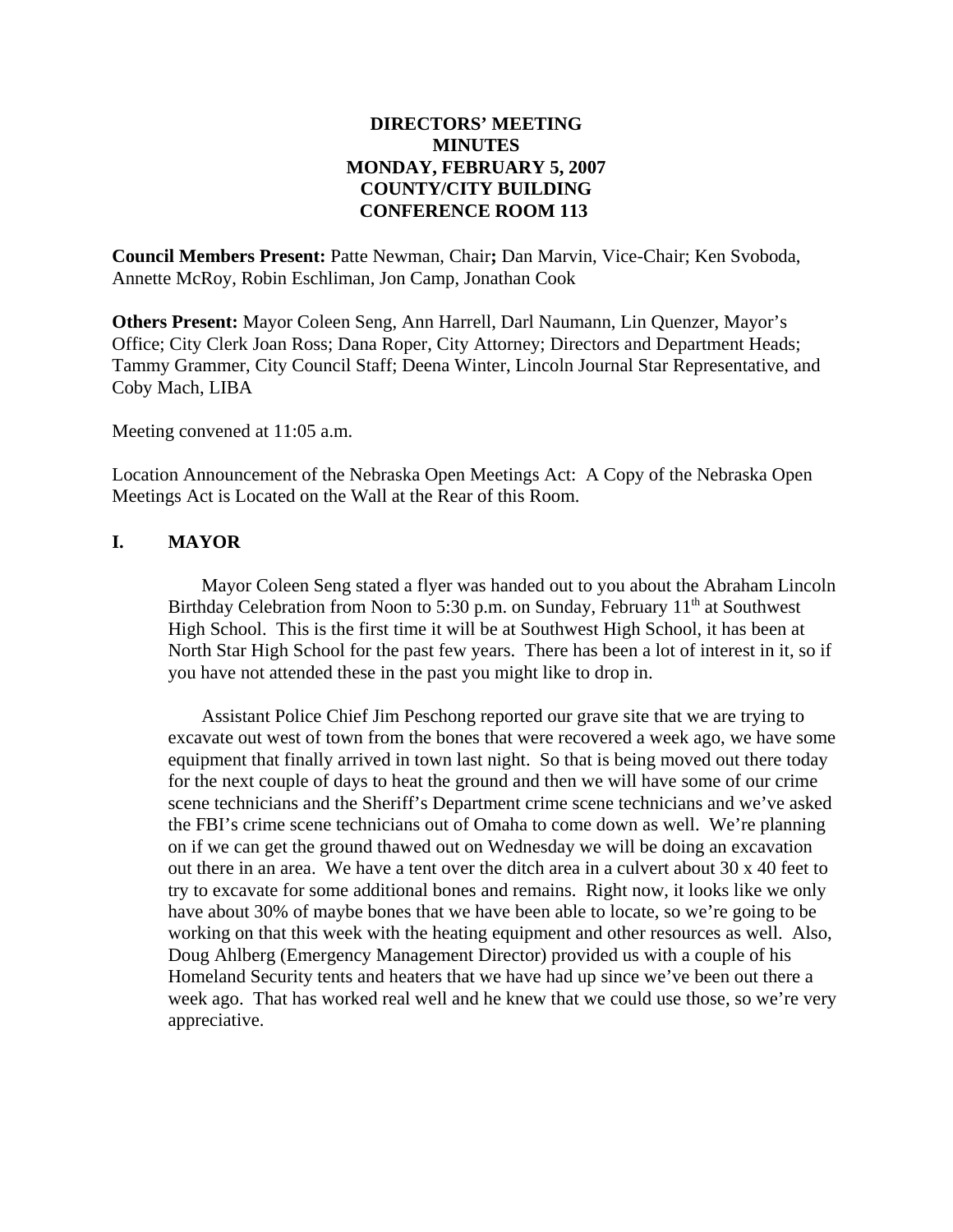Darl Naumann (Economic Development Coordinator) stated regarding Item 35 at the suggestion of the Council, we got together with the land owners on  $50<sup>th</sup>$  Street and you have a substitute agreement for the amendment that we proposed several weeks ago. This is an agreement between Hy-Vee and the adjacent land owners for a cash contribution to the City for roughly \$566,000. This is their contribution to the construction of  $50<sup>th</sup>$  Street and this does give access to Hy-Vee and the land owners to 'R' Street. Doane and Enterprise is giving some right-of-way as well. I think Hy-Vee will build their development if this is agreed to. Council agreed that they would like Karl Fredrickson and Darl Naumann attend the meeting this afternoon and explain what has transpired over the last week. *[Item #35, 07R-8, Approving an Amended Redevelopment Agreement between the City and Hy-Vee, Inc. previously adopted by the City Council* with Resolution No. A-83893 on June 26, 2006, to provide for construction of N. 50<sup>th</sup> *Street.]* 

Mayor Seng commented if you have not heard from Terry Bundy (Lincoln Electric System) you most likely will hear from him about our cost in regard to getting electricity from the far west and getting it to Lincoln, Nebraska.

Mayor Seng noted Ann Harrell will have State Legislation material for you at the "Noon" Meeting today.

Ms. Newman commented Marvin Krout (Planning Director) how about a report on the people from Lafayette, Louisiana which we received an email on in our packet last week. It sounds like Lincoln is doing something right that we are being used as an example in other parts of the country. Mr. Krout reported we received a call from the Planning Commission Chair of Lafayette, he has been in Lincoln a couple times before and he thought that we had some lessons to offer. A party of 15 public and private officials who thought it would be useful to fly in and see/hear how Lincoln has approached its growth management issues. Lafayette is interesting because it is in the middle of where the two hurricanes crossed in 2005 Katrina and Rita, so they have gotten migration from communities to the east and west along the Gulf Coast and in this great growth in population not necessarily in jobs they are trying to deal with that issue. They have big infrastructure problems, lots of problems with political jurisdictions that don't talk to each other or cooperate with each other very well, we have fewer of those problems potentially to deal with because you don't have as many entities as they do. They also have almost no property tax for residents and so they have nothing to TIF when you're talking about property tax. They were trying to increase their sales tax I think from 8% to 9% and it failed which was a bond measured some where to our property tax measured for road primarily, and they also don't have the three miles jurisdiction. There is a lot of built-in advantages that Lincoln does have including our State laws, annexation laws that allow the City to grow easily. They were not sure they could adopt all of the things that we have but they certainly thought they were great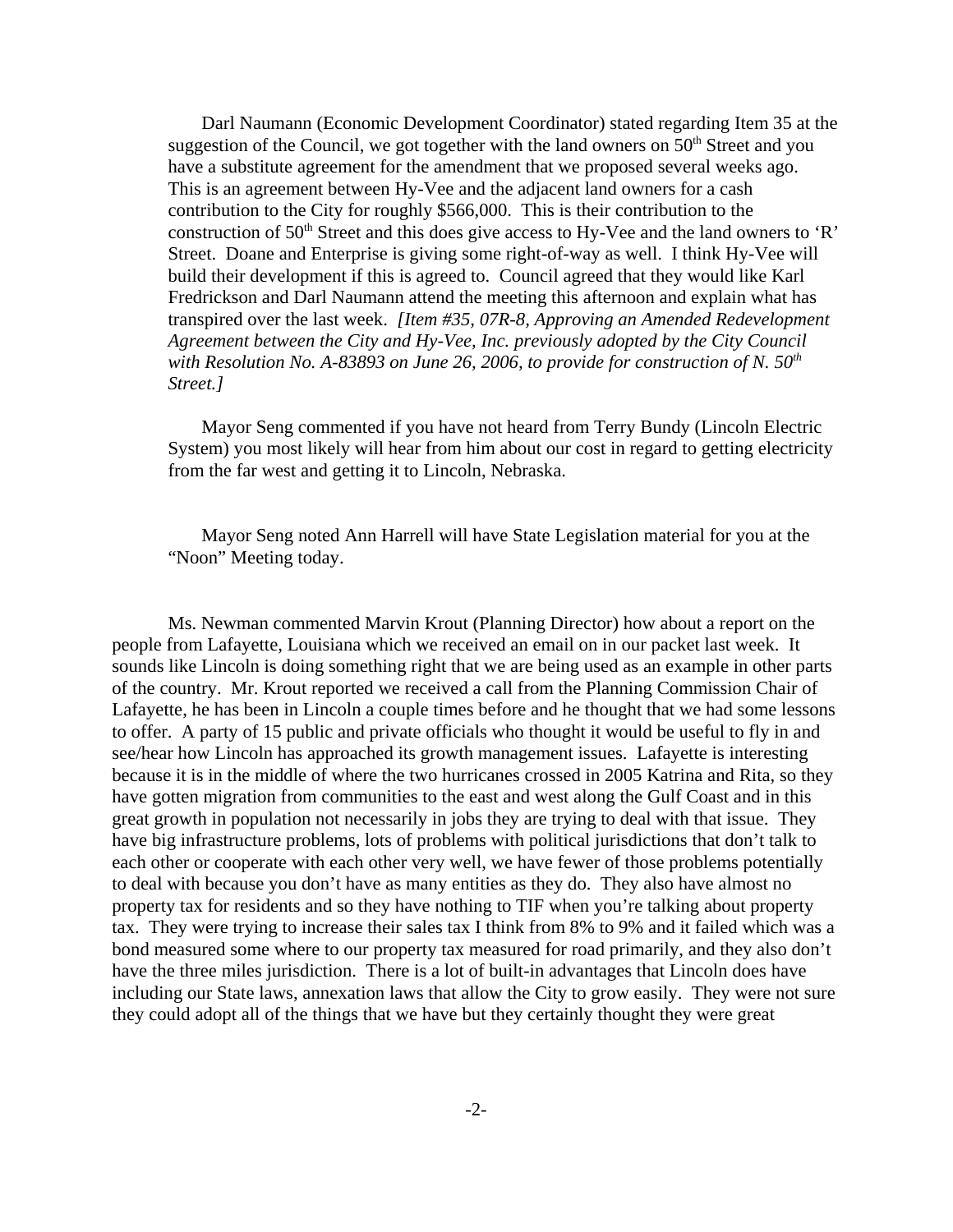advantages and wished they could wipe the slate clean and start over. We tried to be very honest with them about problems that we are having too and we brought in some people from the private sector who weren't totally complimentary of everything that was happening. They loved the downtown and thought it was just tremendous and the theater and everything else that we are trying to do downtown. I think it was a fairly balanced presentation and useful for both of us to have that exchange.

- 1. NEWS RELEASE RE: Mayor Suspends Process to Select New Fire Chief. NO COMMENTS
- 2. Amending Chapter 24.12.160 to Require a "Rain" or "Soil" Moisture Sensor in Order to Receive a Permit for the Installation of any New Underground Irrigation System from mayor's Water Conservation Task Force. — NO COMMENTS
- 3. City of Lincoln Snow/Traffic Conditions Report. January 31, 2007. NO **COMMENTS**
- 4. NEWS ADVISORY RE: Mayor Seng's Press Conference 02/01/07 regarding Abraham Lincoln's Birthday Celebration and Funding from Lincoln Cares Voluntary Donation Program for Parks & Recreation Projects. — NO COMMENTS
- 5. NEWS RELEASE RE: Abraham Lincoln's Celebration Moves to Southwest High School. — NO COMMENTS
- 6. NEWS RELEASE RE: New Projects Announced for "Lincoln Cares". NO COMMENTS
- 7. Washington Report, January 26, 2007. NO COMMENTS

## **II. DIRECTORS**

### **PARKS & RECREATION**

1. Response Letter to Charles Brown - RE: Proposed Municipal Code Amendments Regulating Alcoholic Beverages in Park Facilities. — NO COMMENTS

## **PLANNING DEPARTMENT**

1. Response to Benjamin Bretz from Marvin Krout, Planning Director - RE: Parking on Hill Street by Solid Rock Gymnastics and Bison Youth Sports Complex. — NO COMMENTS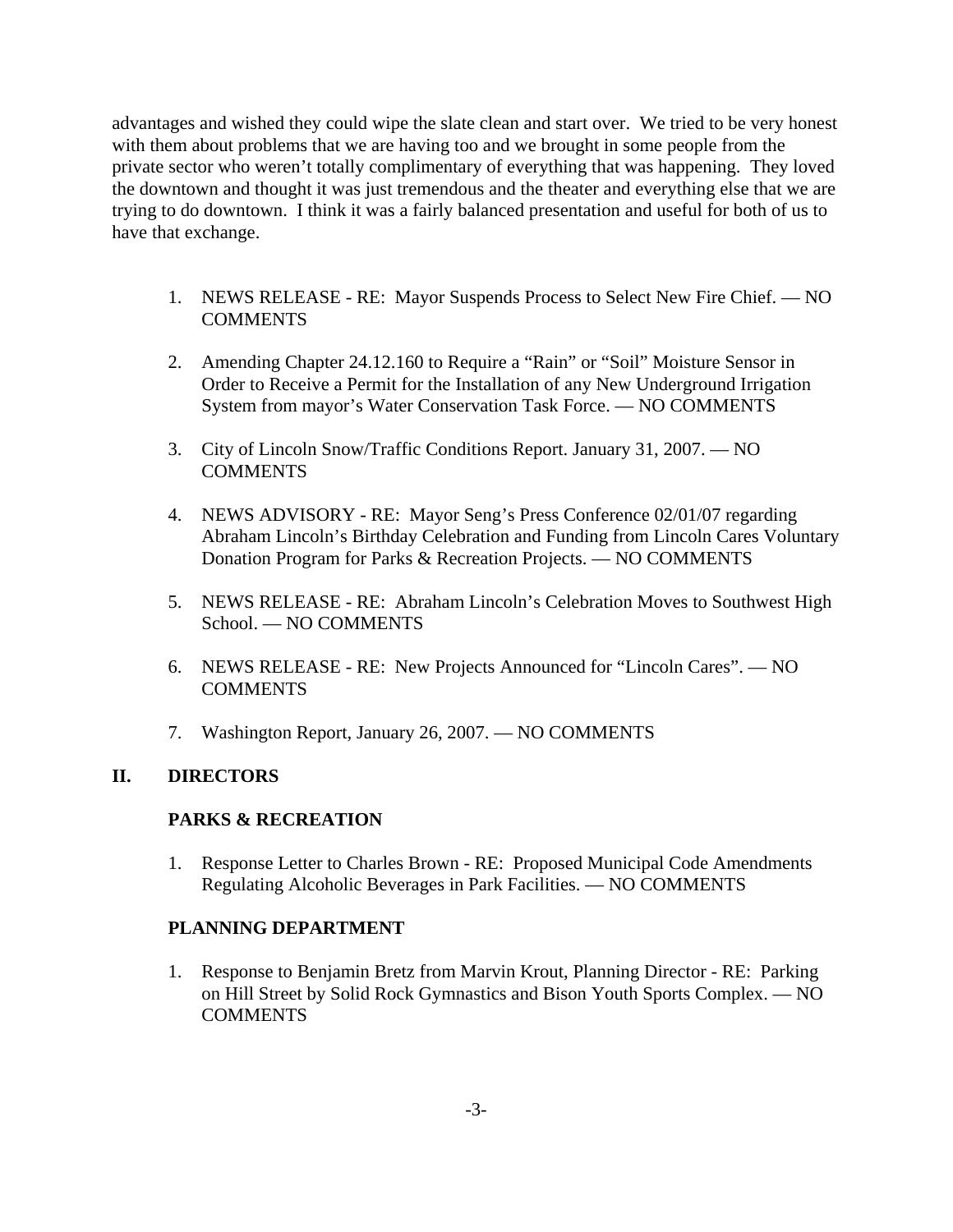- 2. Information from Marvin Krout, Planning Director RE: Design Objectives for Community Unit Plans, and Soil Mining - Bill #06R-231- City Special Permit #06062, Soil Mining Request. — NO COMMENTS
- 3. Memo from Marvin Krout, Planning Director RE: Council Resolution on Naming and Re-naming Streets in Lincoln (Bill #07R-32, Scheduled for Public Hearing on 02/05/07). — NO COMMENTS
- 4. Action by Planning Commission on 01/31/07. NO COMMENTS

### **III. CITY CLERK -**

City Clerk Joan Ross stated on their Agenda today, Items  $1 \& 2$  will be called together. *[#1, Application of Shubh Hotels Lincoln, LLC dba Marriott Cornhusker for a Class CK liquor license at 333 S. 13<sup>th</sup> Street.; and #2, Manager application of Jamie Erickson for Shubh Hotels Lincoln, LLC dba Marriott Cornhusker at 333 S. 13th Street.]* 

Items 3 & 4 will be called together. *[#3, Application of Lone Star Steakhouse & Saloon of Nebraska, Inc. dba Lone Star Steakhouse & Saloon for a Class I liquor license at 200 N. 70th Street.; and #4, Manager application of Kimberly Bahm for Lone Star Steakhouse & Saloon of Nebraska, Inc. dba Lone Star Steakhouse & Saloon at 200 N. 70th Street.]* 

You were handed out some Motions-To-Amend, For Item 8 you have a Motion-To-Amend #1. *[#8, 07R-28, Approving a temporary early retirement incentive program and establishing eligibility requirements, enrollment period, required retirement date and incentive amounts.]* 

For Item 9, you have Motions-To-Amend #1 & #2. *[#9, 07R-32, Establishing a uniform policy for the naming and renaming of streets to identify the relevancy of said street names to Lincoln, prioritize names and establish a reimbursement policy for the City.]*

For Items 10 through 13 under 'Public Hearing-Ordinances-3rd Reading', could I just read through these items with abbreviated titles since I have already read them in the record completely. Also, Items 14 through 18 the same way reading through them with abbreviated titles. Council agreed that she could read through these nine items with abbreviated titles. *[See Formal Council Agenda of February 5, 2007 for descriptions of Items 10 through 13; and Items 14 through 18.]*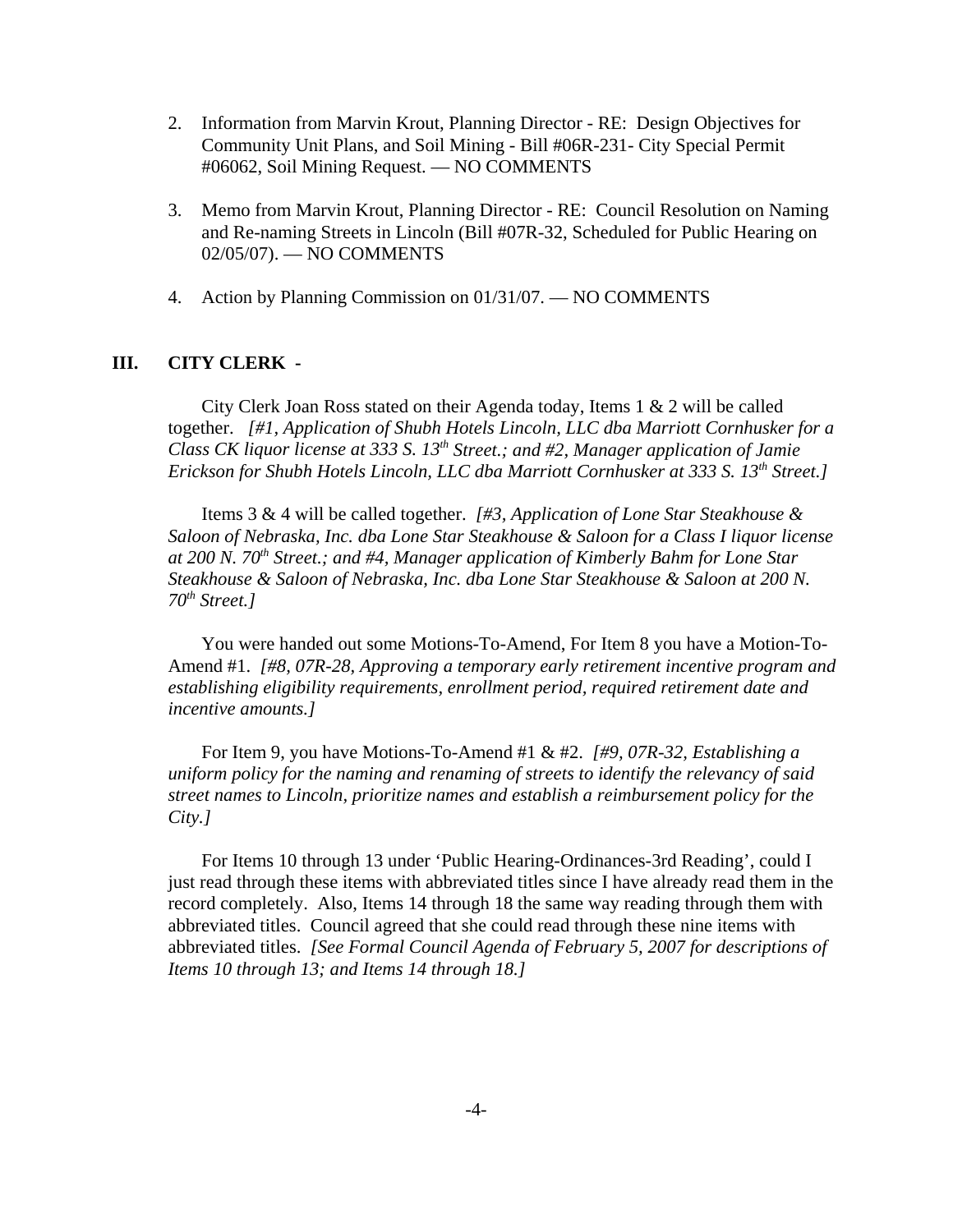For Item 34, you have Motions-To-Amend #1 & #2. [*#34, 06R-231, Appeal of Julie Shipman Burns from the Planning Commission approval of Special Permit No. 06062 for authority to operate sand, gravel and soil excavation on property generally located onequarter mile east of North 56th Street/Highway 77 between Waverly Road and Mill Road.]* 

For Item 55, I handed out a memo to you from Urban Development that in your packet and on the website there was a photocopying error in it. This page corrects it and then it has been corrected on the website. *[#55, 07R-37, Comp. Plan Conformance 06019-Approving and Adopting an amendment to the Lincoln Center Redevelopment Plan for the establishment of the "North Haymarket Arts and Humanities Center Project Area" generally bounded by S Street on the north, 9th Street on the east, R Street on the south, and 8th Street on the west.]* 

Mr. Cook stated Item 40 has been on pending for a year almost and has been an on-going issue and I don't see that Public Works will provide any resolution that is reasonable based on their performance so far. So, I just don't see any reason to continue pursuing it and I think that we should just remove it from pending. Mr. Cook commented he will make the motion to have this item removed from pending. City Clerk Joan Ross stated okay, she will make a notation. *[#40, 06-16, Repealing Chapter 14.44 of the Lincoln Municipal Code relating to Obstructions on Corner Lots as the requirements set forth in Chapter 14.44 would be more appropriately addressed in the City of Lincoln Design Standards.]* 

### **IV. COUNCIL REQUESTS/CORRESPONDENCE -**

#### **JON CAMP - NO COMMENTS**

#### **JONATHAN COOK -**

Mr. Cook stated regarding snow removal which comes up every year but I thought I would see if anyone else on the Council received some complaints. Apparently, Public Works went through their letter writing and a number of people received letters that said they had not scooped their sidewalks that they were required to scoop. But, these were sidewalks along an arterial street and in one case it's difficult for them to remove the snow because when they do the snow plows come along and plow it over again. So, even when they have done the job they have to go do it again, and in the second case it was sidewalks along South 14<sup>th</sup> Street south of Old Cheney where a number of retaining walls were put up and so there are homeowners who have retaining walls behind their houses and they can't get their snow blowers over the retaining walls so they have to go a block or two down and back around to get to that point and there's some concerns about it. There's a concern that there's circumstances here that are beyond the property owners control and the City put up a retaining wall which makes access difficult or the City keeps plowing it under. In the second case it's Old Cheney Road between  $14<sup>th</sup>$  &  $27<sup>th</sup>$  Streets and on one side of the street the City plows the bike trail and on the other side homeowners are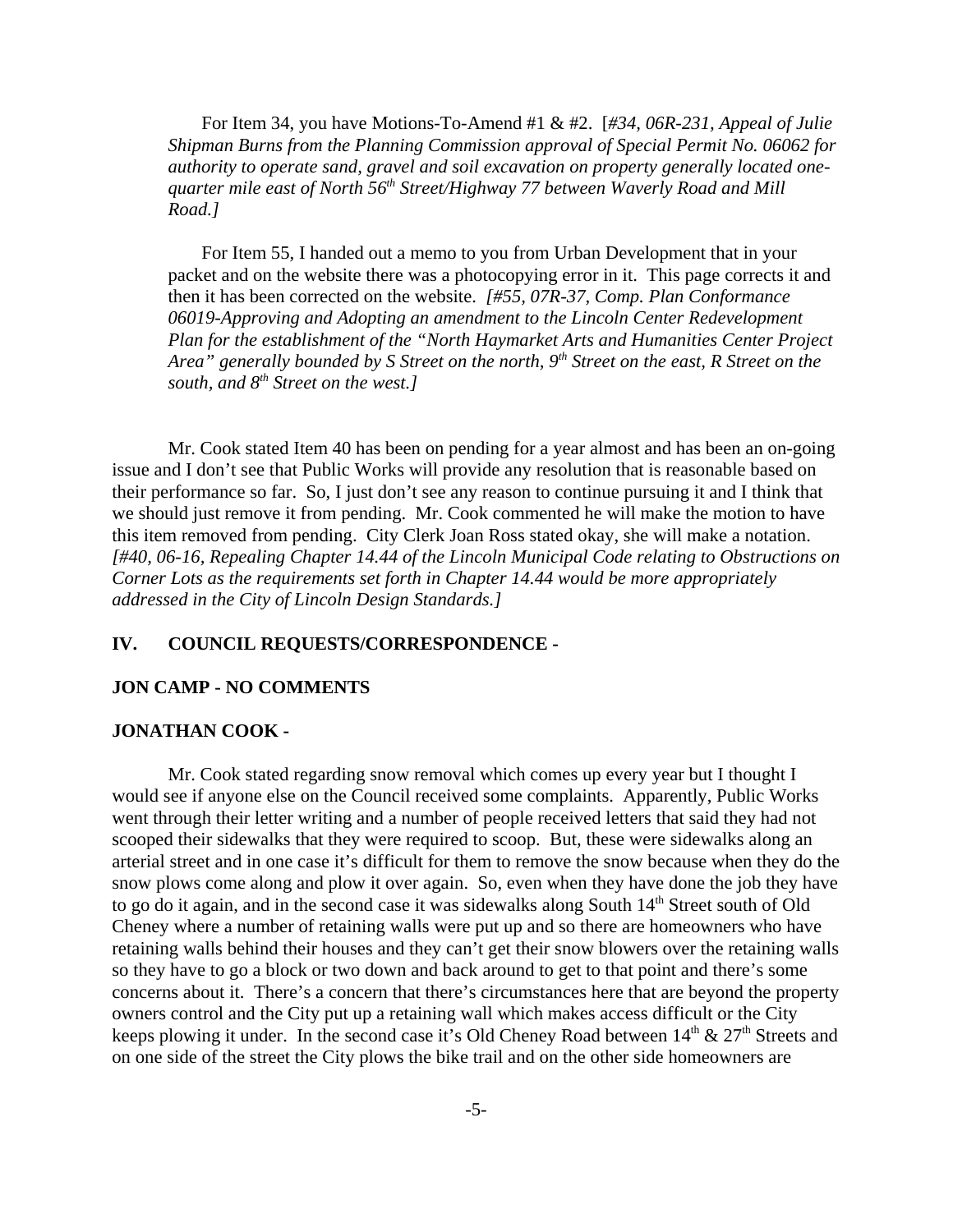required to do it. Mr. Cook commented I don't know if anyone has any thoughts as to and how to deal with what's been an on-going problem but I said I would bring it up when I spoke with these people last week. Ms. Newman commented she had a similar situation on  $84<sup>th</sup>$  Street where the City made the homeowners put in a sidewalk out there and there was a retaining wall. The woman cannot get out there to mow her lawn, every once and a while her neighbor will mow it for her because he does have that possibility but she got cited for having grass to tall. So, it's exactly the same situation and I don't know if there is a solution to that sort of thing but Mark (inaudible) was working on it last year and so I think it's a discussion that Council needs to have. Mr. Cook commented okay, give it some thought, I think that there maybe circumstances beyond homeowners control and yet they still get the letters saying they're in trouble.

### **ROBIN ESCHLIMAN - NO COMMENTS**

1. Request to Karl Fredrickson, Public Works & Utilities Director - RE: Retirement Buyout Information (EschlimanRFI#6 - 02/01/07). — NO COMMENTS

### **DAN MARVIN - NO COMMENTS**

### **ANNETTE McROY/PATTE NEWMAN -**

- <sup>\*</sup>1. Request to Scott Holmes & Bruce Dart, Health Department /Dale Stertz & Mike Merwick, Building & Safety Department/Tonya Skinner & Dana Roper, City Law Department - RE: Bar owners, outdoor smoking areas (McRoyRFI#175 & NewmanRFI#41 - 12/18/06). — **1.) SEE RESPONSE FROM SCOTT HOLMES, HEALTH DEPARTMENT RECEIVED ON McRoyRFI#175 & NewmanRFI#41 - 01/11/07.** — NO COMMENTS
- \*2. Request to Darl Naumann, Mayor's Office/Karl Fredrickson, Public Works & Utilities Director/Nicole Fleck-Tooze, Public Works-Watershed Management - RE: 50<sup>th</sup> Street corridor costs (NewmanRFI#42 & McRoyRFI#177 - 01/10/07). — NO COMMENTS

### **ANNETTE McROY - NO COMMENTS**

### **PATTE NEWMAN -**

Ms. Newman commented Steve Masters knows about this Karl (Fredrickson) but we've got another issue with the problem with the sewer on North  $56<sup>th</sup>$  Street. The sewer out there is very confusing and the way they've ran it and then the City annexed. But, Steve (Masters) knows what the issue is and I hope they can get this lady an answer and I think the Mayor's Office was copied on it as well.

1. Letter from James Hewitt on Renaming  $15<sup>th</sup>$  Street to Goodhue Boulevard. — NO **COMMENTS**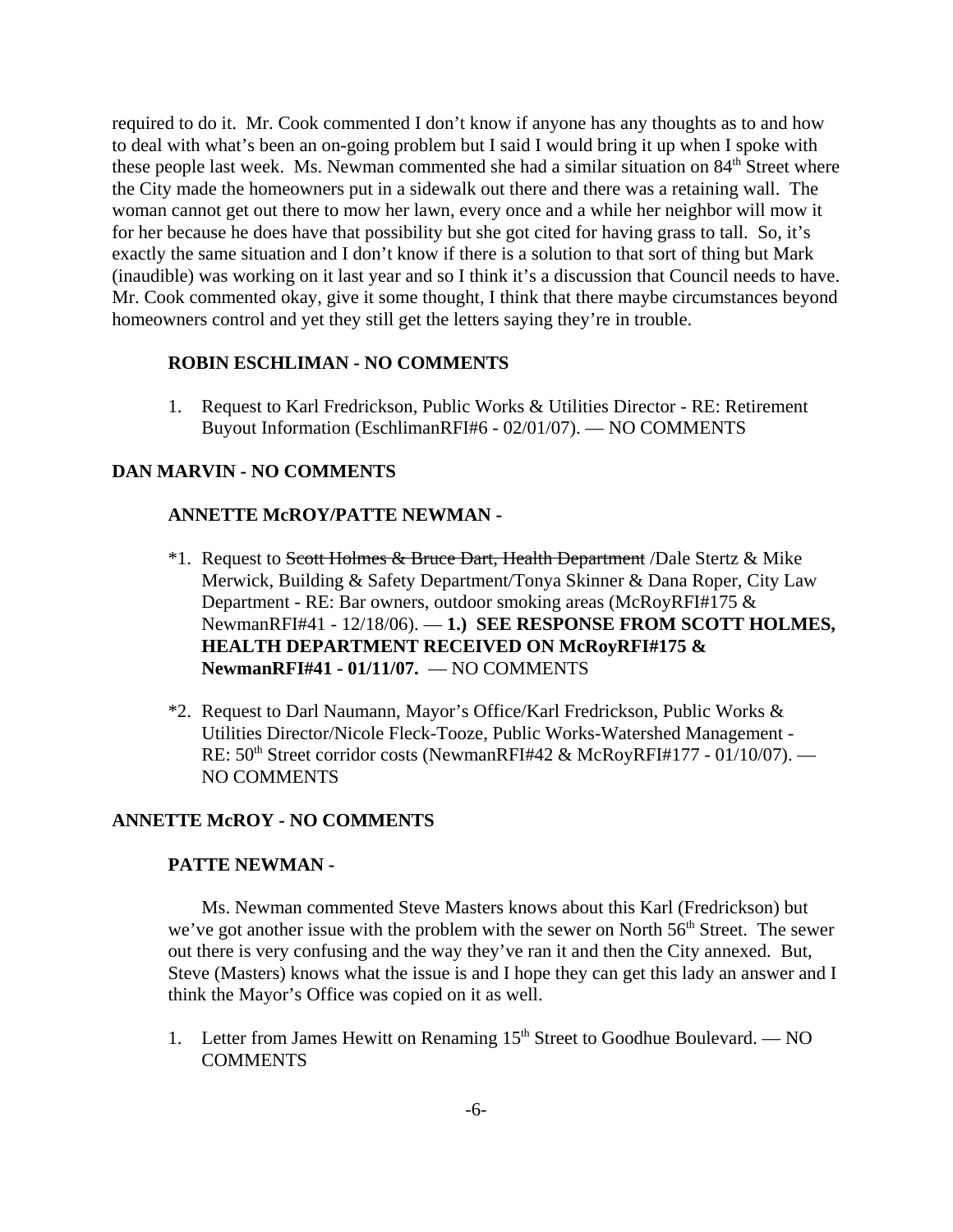- 2. Letter, and LPS Meeting Minutes, to Chair Newman from Lincoln Public Schools, Donald R. Mayhew, Lincoln Board of Education, re: Board of Education's Position - Against Tax Increment Financing (TIF) of New Residential Developments at North 56<sup>th</sup> and I-80. — NO COMMENTS
- 3. Letter from Leroy Stokes, President, Lincoln Branch NAACP RE: Passing Rosa Parks Way Ordinance. — NO COMMENTS
- 4. Letter from Mary Earley RE: Location and Condition of Home's Main Drain. NO COMMENTS

# **KEN SVOBODA - NO COMMENTS**

## **V. MISCELLANEOUS** -

- 1. Email from Jim Johnson RE: Placing Jail issue on April City Election Ballot. NO COMMENTS
- 2. Email from Cindy Dempsey RE: Consideration of city ordinance protecting breastfeeding in Lincoln. — NO COMMENTS
- 3. Email from Becky Martin RE: Opposed to cell tower placement in Cooper Park (Distributed to Council Members before 01/29/07 Formal Meeting). — NO **COMMENTS**
- 4. Email from Lance Krejdl RE: Opposed to land mining permit north of Waverly Road and east of 56<sup>th</sup> Street. — NO COMMENTS
- 5. Email from Shannon McGovern RE: Article from the Lincoln Journal Star on the Motorsports Task Force. — NO COMMENTS
- 6. Email from Bruce Bohrer, Lincoln Chamber of Commerce RE: Fundamental Income Tax Reform. — NO COMMENTS

# **ADDENDUM - (For February 5th)**

## **I. MAYOR -**

1. NEWS ADVISORY - RE: Mayor Seng's Public Schedule Week of February 3 through February 9, 2007 - Schedule subject to change. — NO COMMENTS